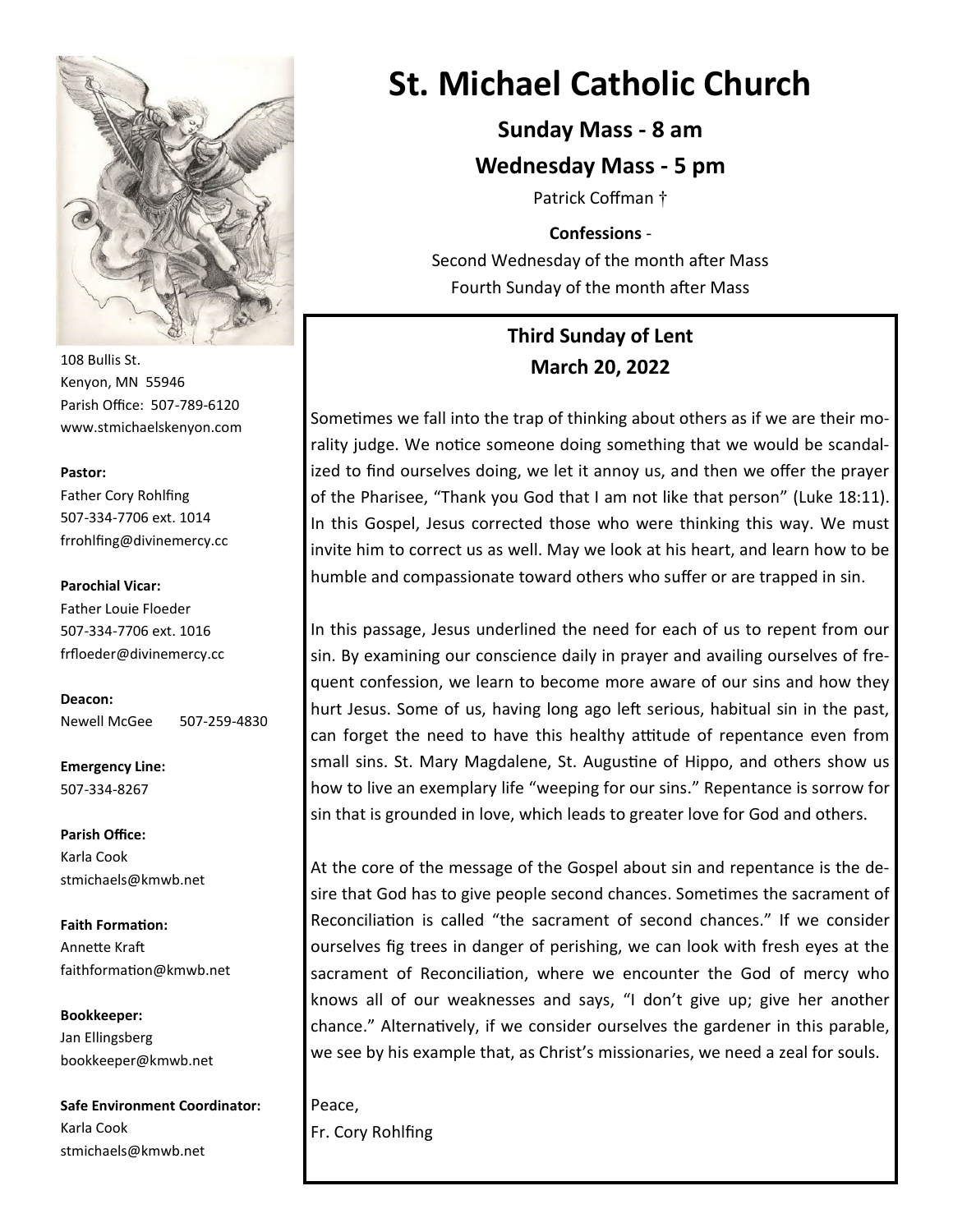Welcome to all those visiting us today. We invite everyone to continue to celebrate Mass with us at St. Michael's. Please let the parish office know if we can be of assistance to you.

| <b>CONTRIBUTIONS</b><br>March 13, 2022 |        | Saints of the week<br>March 23 - St. Turibius de Mogrovejo | <b>Divine Mercy Mass schedule:</b><br>Sunday - 8 am, 10 am, |
|----------------------------------------|--------|------------------------------------------------------------|-------------------------------------------------------------|
|                                        |        |                                                            |                                                             |
| Adult Envelopes:                       | 825.00 |                                                            | 12 pm (Spanish), 5 PM                                       |
| Loose Plate:                           | 37.00  |                                                            | Monday - 5:30 pm                                            |
|                                        |        |                                                            | Tuesday - 8:30 am                                           |
|                                        |        |                                                            | Wednesday - 8:30 am IC                                      |
|                                        |        |                                                            | 10:30 am IC                                                 |

Thursday - 8:30 am Friday - 8:30 am Saturday - 8:30 am, 4 pm

|                                                  | <b>LITURGICAL SCHEDULE</b>                                               | <b>IMPORTANT UPCOMING DATES</b>                                                                                      |
|--------------------------------------------------|--------------------------------------------------------------------------|----------------------------------------------------------------------------------------------------------------------|
| March 27<br>Reader:<br>Ushers:<br>Servers:       | Lou Breimhurst<br>Greg Dapper & Tim LaCanne<br>Izzy Chmelik & Jett Smith | March 21 - Parish Council 7:00 pm<br>March 23 - Parish Reconciliation 5:30 -7:00 pm<br>Stations of the Cross 5:30 pm |
| <b>April 3</b><br>Reader:<br>Ushers:<br>Servers: | Mike Chase<br>Tom Coffman & Tim Donkers<br>Mark Mund & Jett Smith        | March 25 - Stations of the Cross 6:00 am<br>March 27 - Confessions 9:00 am<br>Stations of the Cross 9:00 am          |
| March money counters:                            | Georgia Quamme & Pam Hegseth                                             | March 30 - Stations of the Cross 5:30 pm<br>April 1 - Stations of the Cross 6:00 am                                  |

We pray for all our parishioners, families and friends who are in need of physical or spiritual healing, especially, Anne Haynes, Bryce Young, Don Graunke, Marian Spindler, Donna Hollund, Mike "Mac" McDonald, and Reymundo Ramirez.

We pray for those in the Armed forces, especially Sergio Jr & Angela Rodriguez, Zury Hoaglund, and Zane Hoaglund.

St. Michael the Archangel, defend us in battle, be our protection against the wickedness and snares of the devil. May God rebuke him we humbly pray; and do thou, O Prince of the Heavenly host, by the power of God, cast into hell Satan and all the evil spirits who prowl about the world seeking the ruin of souls. Amen.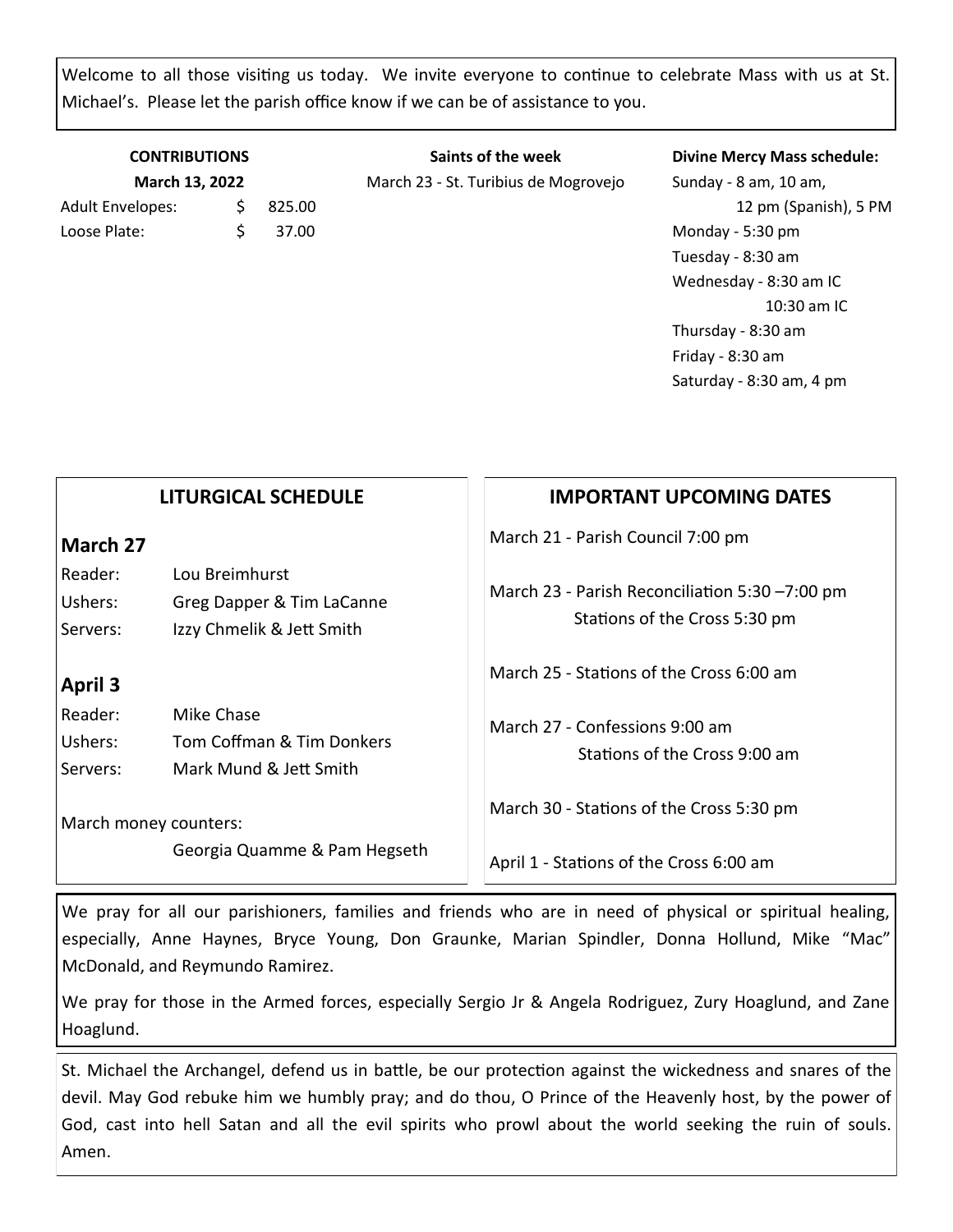### **Faith Formation Director Job Opening**

St. Michael's is currently seeking a person to take over the responsibilities of the Faith Formation Director position. This position is approximately 6 hours a week but may require more certain times of the year.

Duties include: work with Faith Formation teachers, paperwork for Sacraments, curriculum development, recruit teachers, training sessions, available resource for all teachers/students, implement/plan Safe Environment, special programs/holidays throughout the year, compliance of teachers with the Essential 3, order items needed, registration, and other tasks as assigned.

For a complete job description, questions, or to apply please contact the parish office.



Are you interested in growing in solidarity with our Catholic brothers and sisters in our partnership diocese of Kitui, Kenya? St. Michael's parishioners are invited to participate in the Living Water program again this year, to "Give Change and Change Lives" for those in Kitui. Through prayer, reflection, and almsgiving, parishioners will have the opportunity to grow in KITUI, KENYA PARTNERSHIP understanding about our partnership diocese.

This year, we will help support the lives of Kenyan children though Living Water: give change to provide healthy water for drinking, food, healthcare, and hygiene - truly water for life. Your help is very important this year as drought conditions worsened in 2021.

More information and water bottles are available in the atrium. Thank you for your continued support of the Kitui Living Water Program. If you have any questions, please call Mary Jo Voxland @ 507-789-5962.



## *Parish Reconciliation*

#### **Wednesday, March 23 from 5:30-7:00 pm**

Not only does it [the Sacrament of Penance] free us from our sins but it also challenges us to have the same kind of compassion and forgiveness for those who sin against us. We are liberated to be forgivers. We obtain new insight into the words of the Prayer **GILIA HUN** of St. Francis: "It is in pardoning that we are pardoned."

#### **Parking Lot Campaign**

Current amount in fund: \$41,600.

We are well underway in our current project of replacing the parking lot. The parking lot has been deteriorating rapidly the past few years and has come to the point where it is now a concern and in some places a hazard. We ask that you continue to prayerfully discern if you can contribute to this campaign.

### **Global Solidarity Sunday - March 27**

We observe Global Solidarity Sunday with the theme *"Taste and see the goodness of the Lord"* (Psalm 34). This theme is an invitation to reach out in solidarity to share God's love, mercy, and healing with our brothers and sisters around the world by offering your support during Lent. At this time, this is especially needed in Central and Eastern Europe. A special Lenten collection will be taken for global priorities of the U.S. Catholic Bishops: Africa, Latin America, Central and Eastern Europe, as well as humanitarian activities of Catholic Relief Services. Please be as generous as you are able and share God's love for your those around the world.